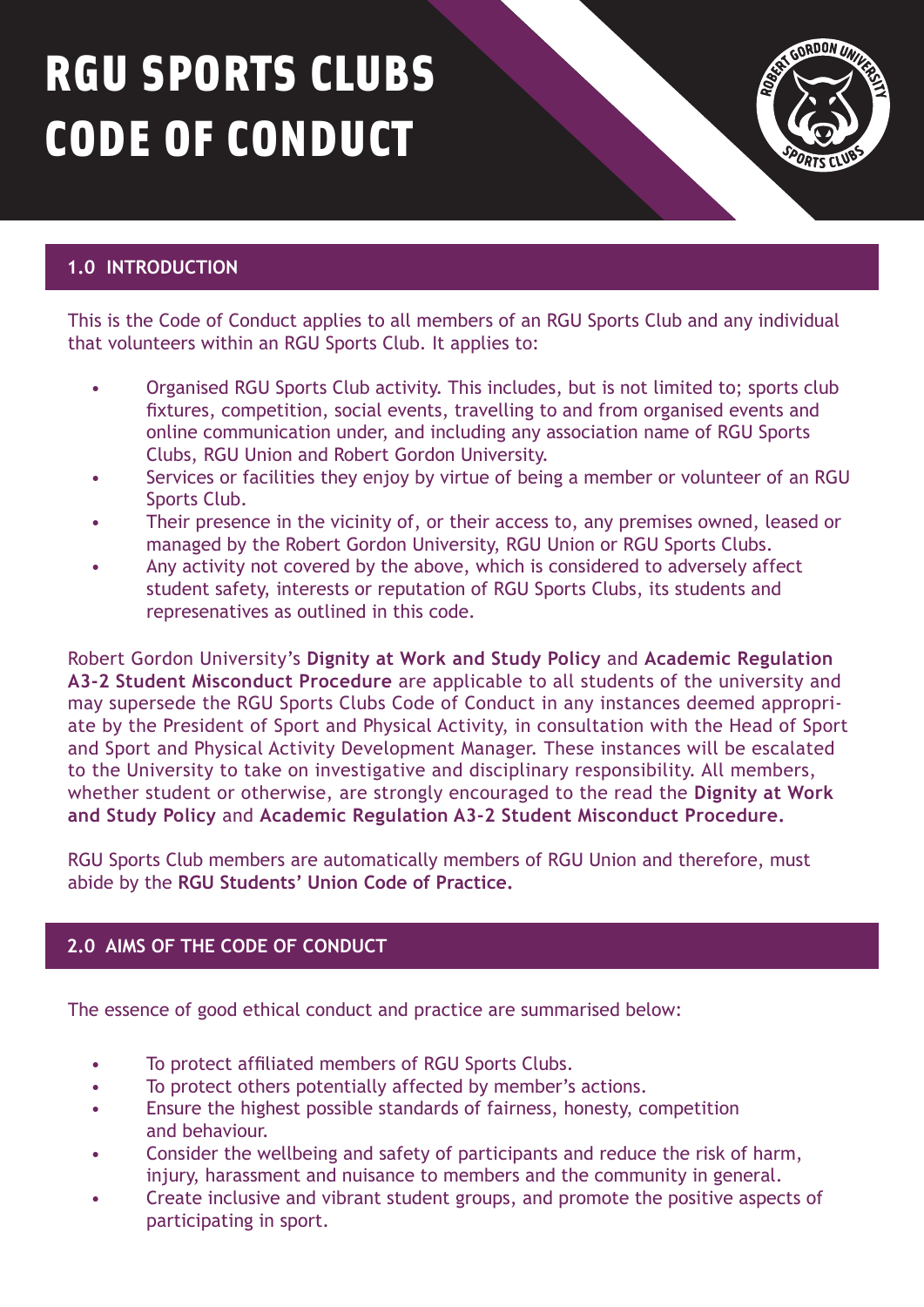- Develop an appropriate working relationship with participants, based on mutual trust and respect.
- Make sure all activities are appropriate to the age, ability and experience of those taking part.
- Detail the actions that can be taken should the Code of Conduct be breached

### **3.0 TO WHOM DOES THIS CODE OF CONDUCT APPLY?**

This Code of Conduct applies to all parties associated with RGU Sports Clubs, as summarised below:

- All members of an RGU Sports Club.
- All persons officially appointed to any team or individual competing in an event (including; administrators, coaches, managers and any other appointed staff, volunteers or students).
- Robert Gordon University Student supporters of an RGU Sports Club or Individual athlete.

### **4.0 MEMBER CONDUCT**

Every member of an RGU Sports Club has a responsibility to conduct themselves in a manner which positively reflects themselves, their club, RGU Union and the University, when taking part in organised RGU Sports Club activity.

The RGU Sports Clubs community operates under conditions which permit freedom of thought/expression, mutual trust, confidence and respect the rights of other persons.

[RGU Sports Club members are required to comply with](https://www.rguunion.co.uk/about/policy/) **[Robert Gordon University](https://www.rgu.ac.uk/about/university-policies)** and **RGU Union policies, [constitution's and regulations.](https://www.rguunion.co.uk/about/constitution/)** Due to current circumstances surrounding the COVID pandemic, all RGU Sports Clubs Members are also required to comply with the RGU Sports Clubs Guiding Principles.

In turn RGU Sports Clubs will:

- Make this guidance available to all.
- Will make student welfare a priority, by attempting to act as early as possible to minimise member or volunteer distress.
- Seek to share guidance and sources of support during/following disciplinary procedures.
- Deal with all disciplinary issues in a proportionate and transparent way
- Respect the need for confidentiality
- Follow data protection legislation.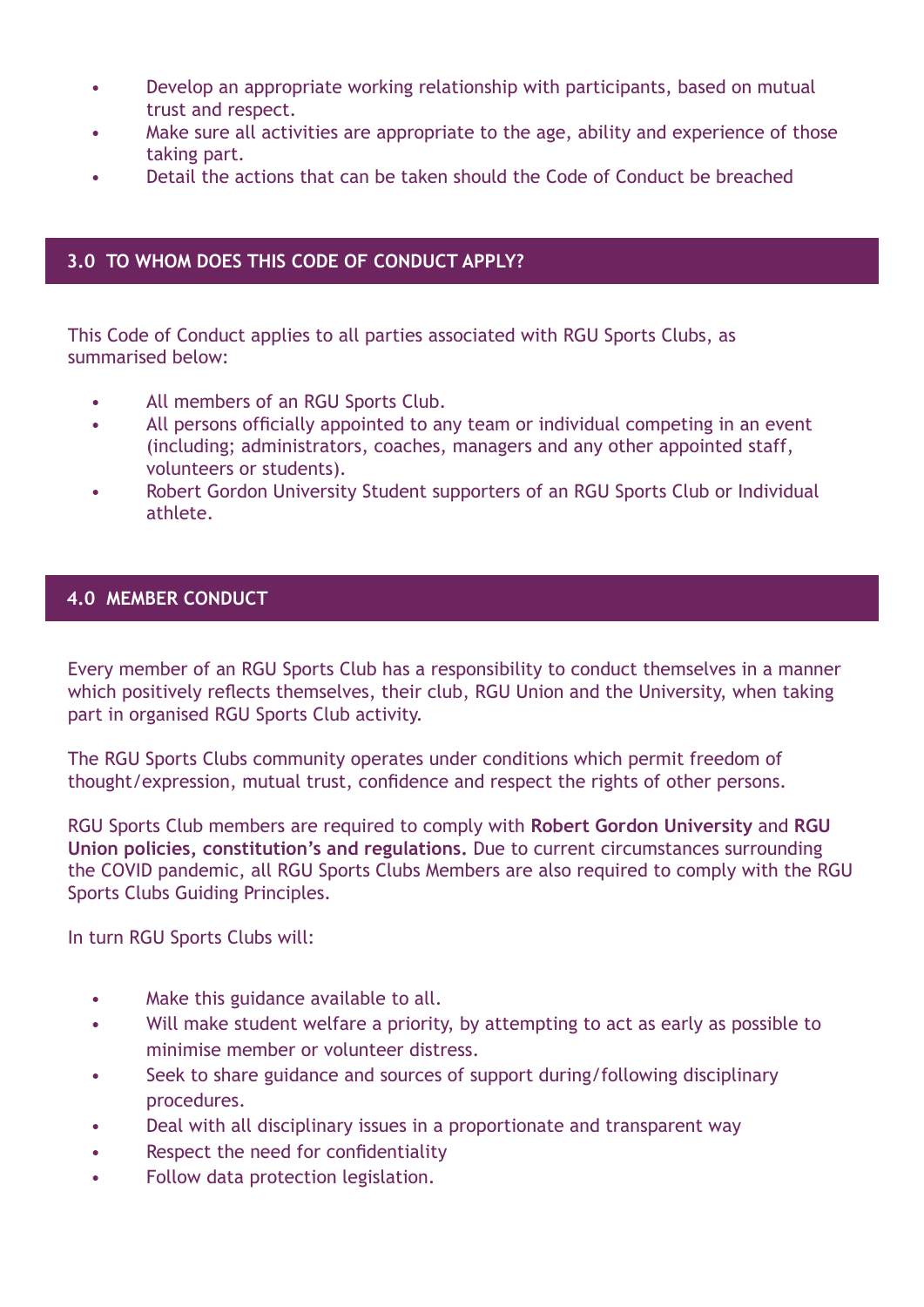### **5.0 MISCONDUCT**

In line with Robert Gordon University's **[Dignity at Work and Study Policy](https://www.rgu.ac.uk/about/university-policies)** actions deemed as a breach of conduct include:

- **5.1 Harassment**, is unwanted conduct related to a relevant protected characteristic, which has the purpose or effect of violating an individual's dignity or creating an intimidating, hostile, degrading, humiliating or offensive environment for that individual.
- **5.2 Bullying,** can be characterised as offensive, intimidating, malicious or insulting behaviour. An abuse or misuse of power through means that undermine, humiliate, denigrate or injure the recipient. Bullying behaviour is very similar to harassment, but it is not related to a protected characteristic.
- **5.3 Hate Crime,** is any crime that is motivated by hostility on the grounds of race, religion, sexual orientation, disability or transgender identity.
- **5.4 Victimisation,** is defined as treating a person negatively because they have claimed discrimination under the Equality Act, supported someone who has done so, done any other thing related to the Equality Act or claim that someone has acted unlawfully under the Act.
- **5.5** A list of illustrative examples of the above behaviours can be found in appendix A of the University's **[Dignity at Work and Study Policy.](https://www.rgu.ac.uk/about/university-policies)** Individuals who are unsure if they are being subjected to any of these behaviours should seek guidance from the President of Sport and Physical Activity.
- **5.6 Anti-social Behaviour,** is defined as behaviour by a person which causes, or is likely to cause, harassment, alarm or distress to persons out with your group or household.
- **5.7** When attending British University and College Sport (BUCS) or Scottish Student Sport (SSS) activity, every member, volunteer and spectator is expected to behave in accordance with BUCS regulation 5 Misconduct and Bringing BUCS Into Disrepute.

#### **6.0 REPORTING AND INVESTIGATION MISCONDUCT/PROCEDURE?**

Inappropriate behaviour should be reported to the President of Sport and Physical Activity, who will carry out an initial investigation. Following an initial investigation if deemed necessary, the RGU Sports Club member(s) may be invited to a disciplinary hearing, held by the disciplinary hearing.

The disciplinary hearing is an opportunity for those involved to share their account of events. Following the hearing the disciplinary committee will devise outcomes including possible sanctions.

Where students of Robert Gordon University are concerned, RGU Sports Clubs may escalate [investigative and disciplinary responsibility to the University, under](https://www.rgu.ac.uk/page-not-found?addsearch=academic-regulations?) **Academic Regulation A3-2 Student Misconduct Procedure**, primarily in cases of severe misconduct or where an individual is in immediate danger.